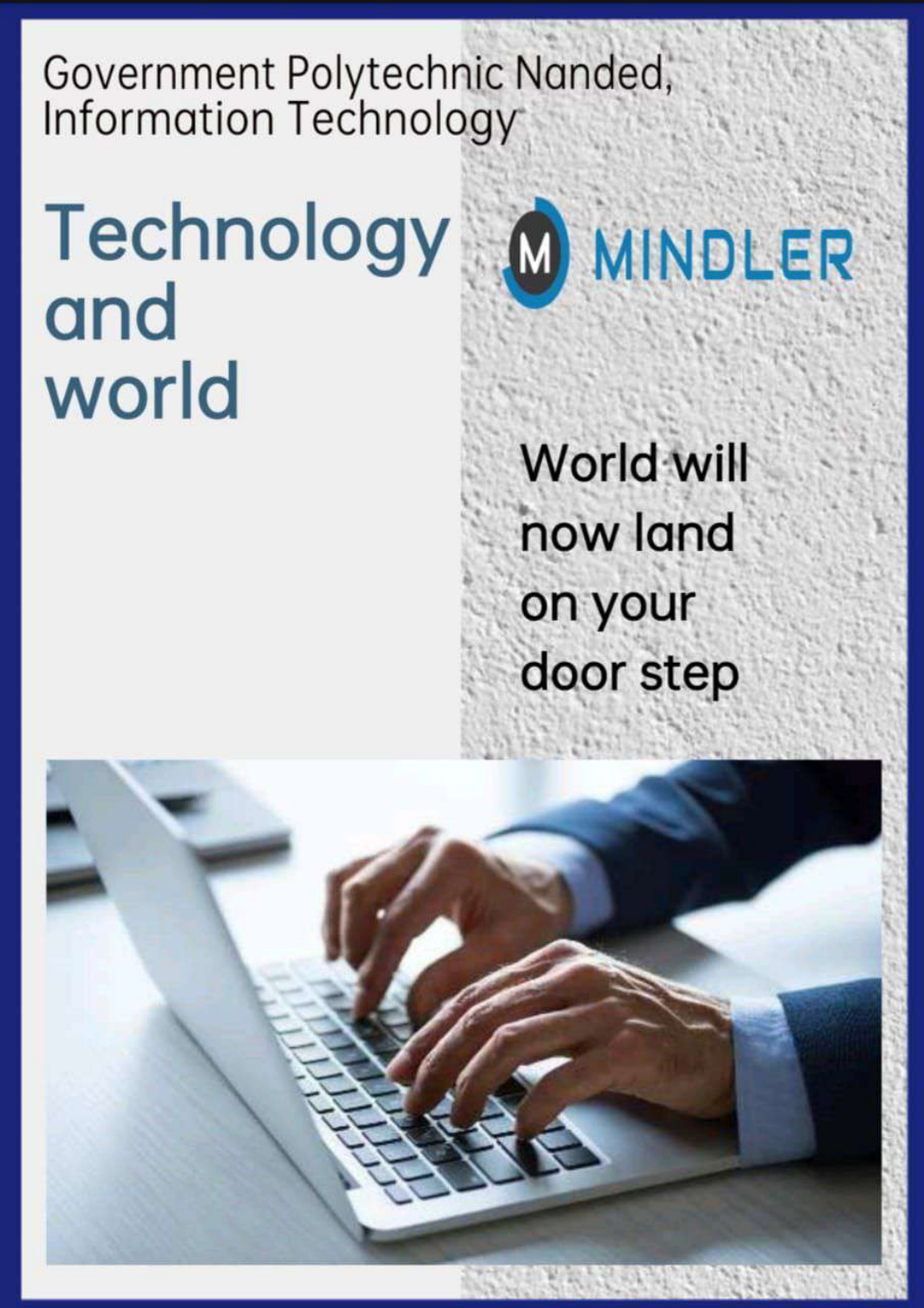# Our Vision

"Become premier center in Information Technology with value based education that will prepare students for ever changing technological challenges of 21st century".

# Our Mission

To train the students in the latest technologies.

 Provide an environment that inculcates ethics and effective soft-skills.

 Develop the skill sets among students that will benefit employer and society.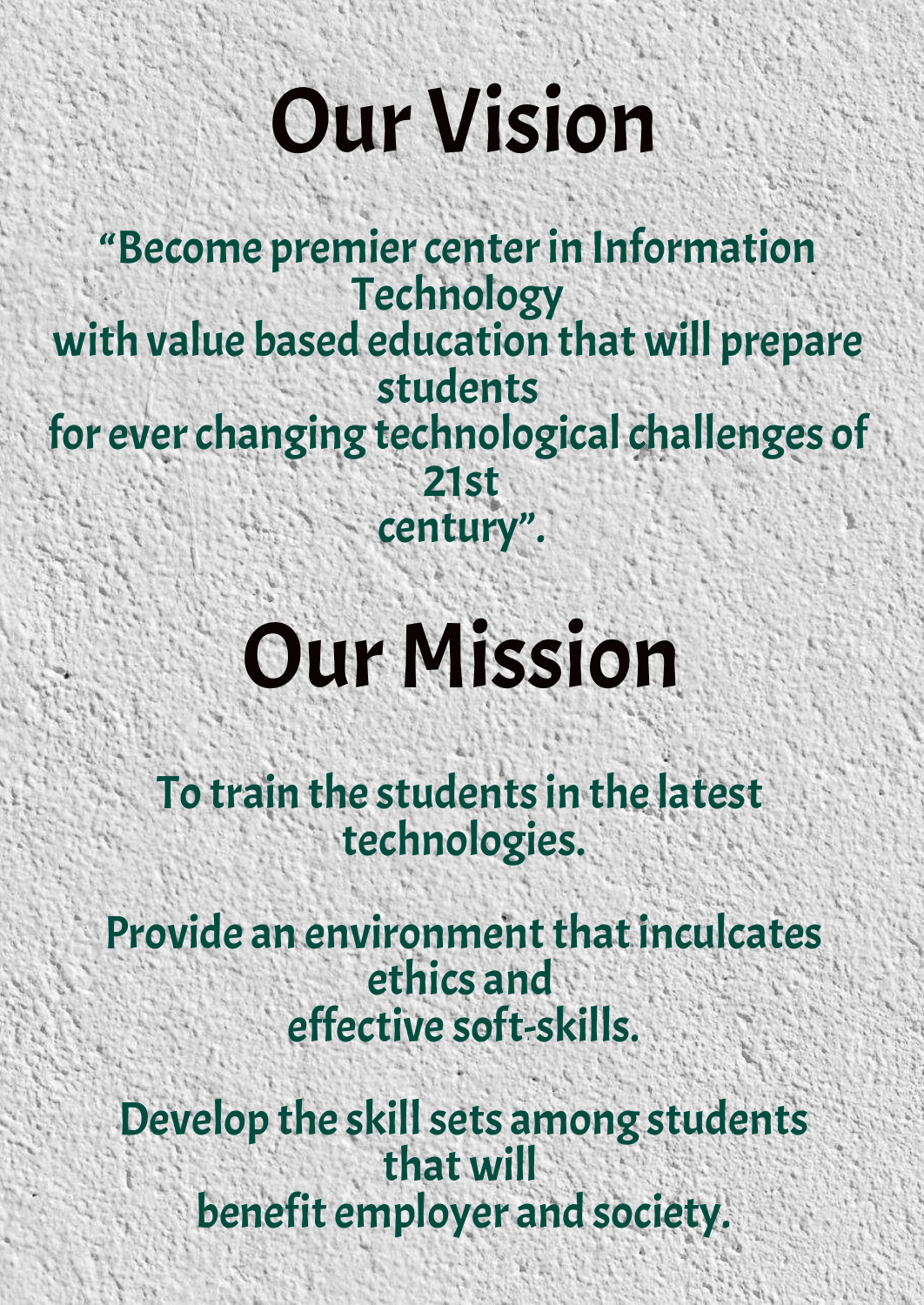# Program Outcomes

Basic and Discipline specific knowledge : Apply knowledge of basic mathematics, science and engineering fundamentals and engineering specialization to solve the engineering problems

Problem analysis : Identify and analyse well-defined engineering problems using codified standard methods

 Project Management : Use engineering management principles individually, as team member or a leader to manage projects and effectively communicate about well-defined engineering activities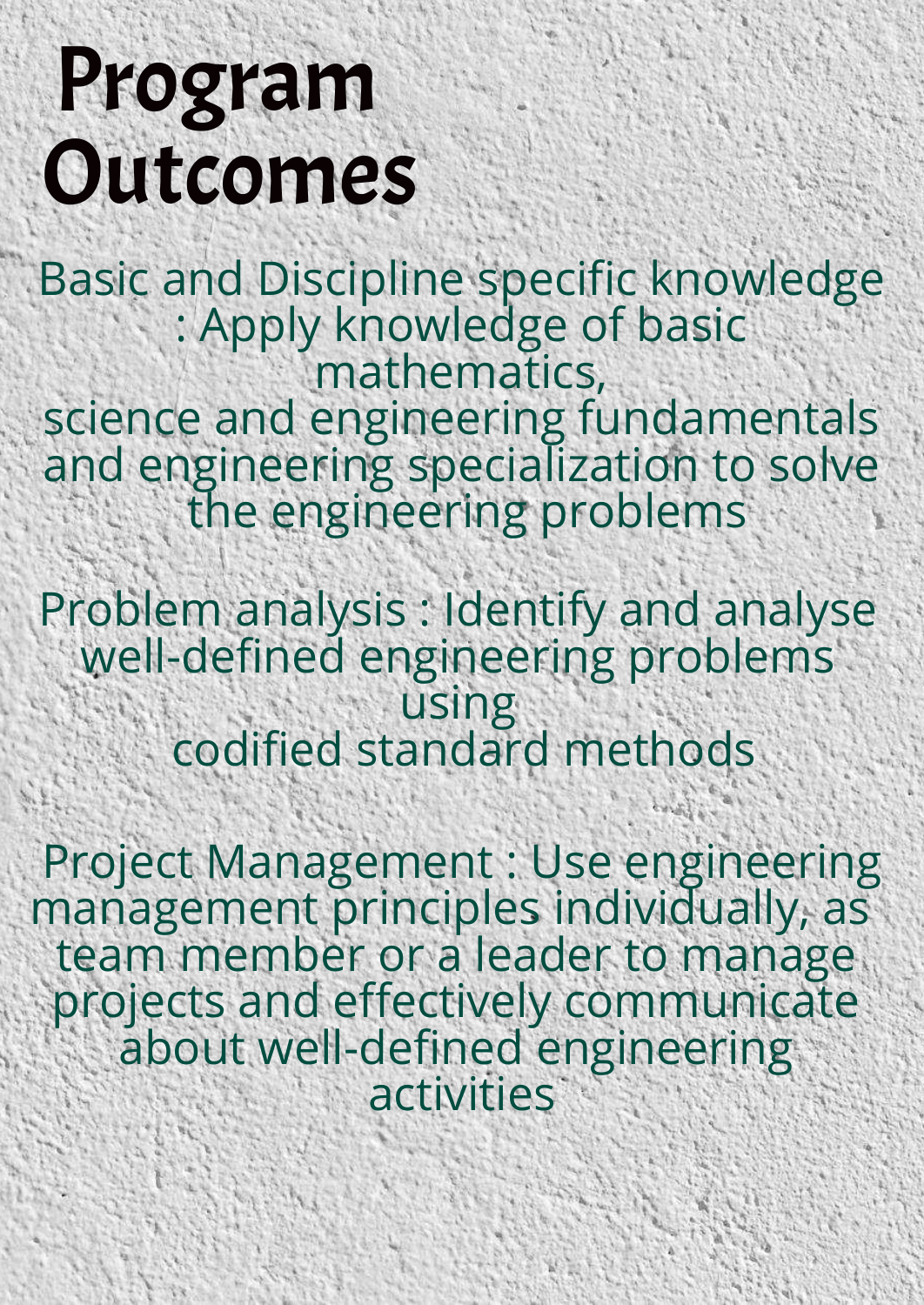# Educational Outcomes

Become competent Information Technology engineer to work as a programmer or an administrator in a team or as an individual.

 Pursue higher studies in relevant field of engineering with a desire for lifelong learning.

 Become a successful professional with ethical and societal responsibilities.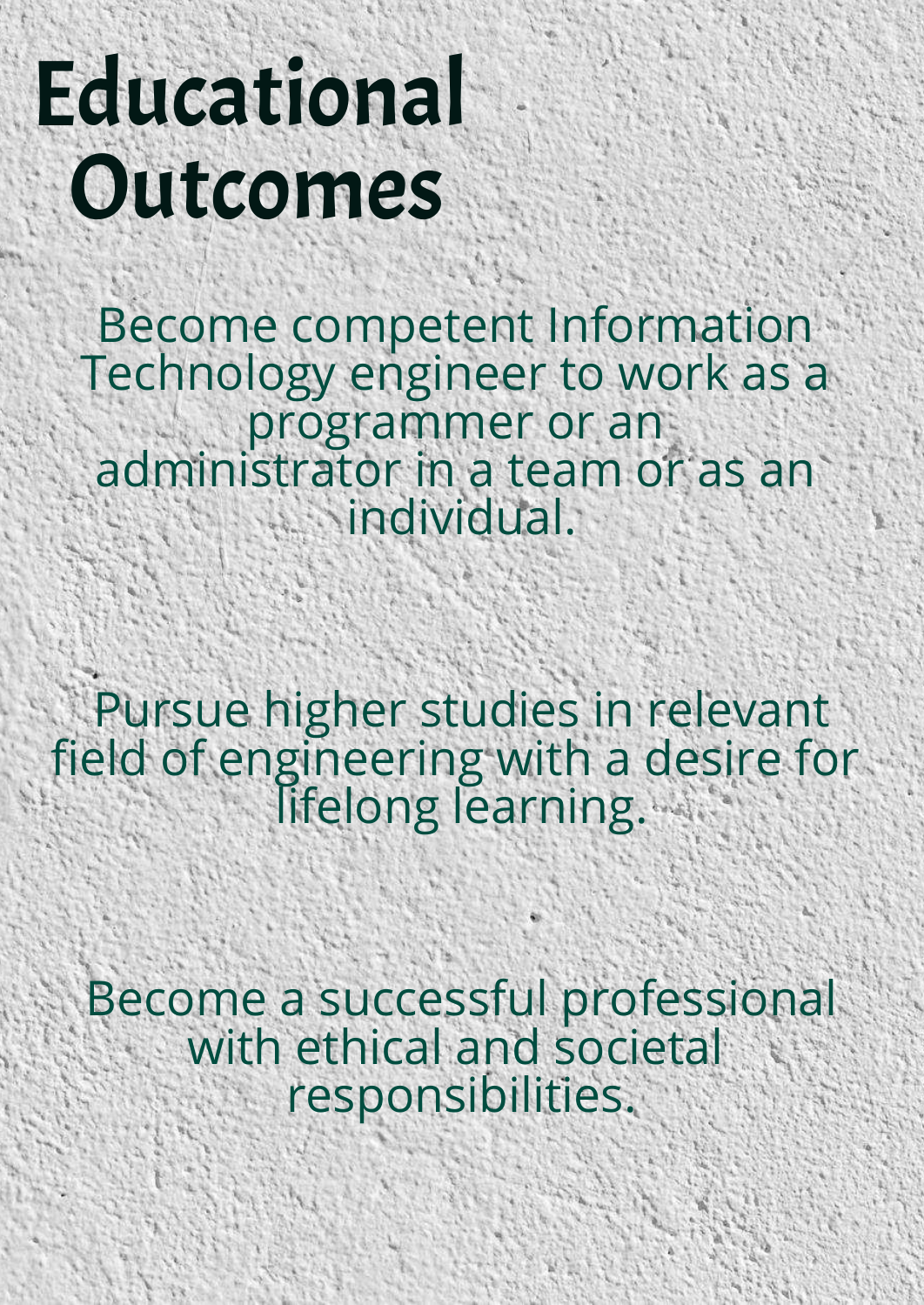# Technology In Trend Data Analysis Robotics Machine Learning

# Recently Launched Laptops

Asus Rog Strix G Lenovo ThinkPad T14 Gen2 Dell Inspiron 3511 Acer Swift 3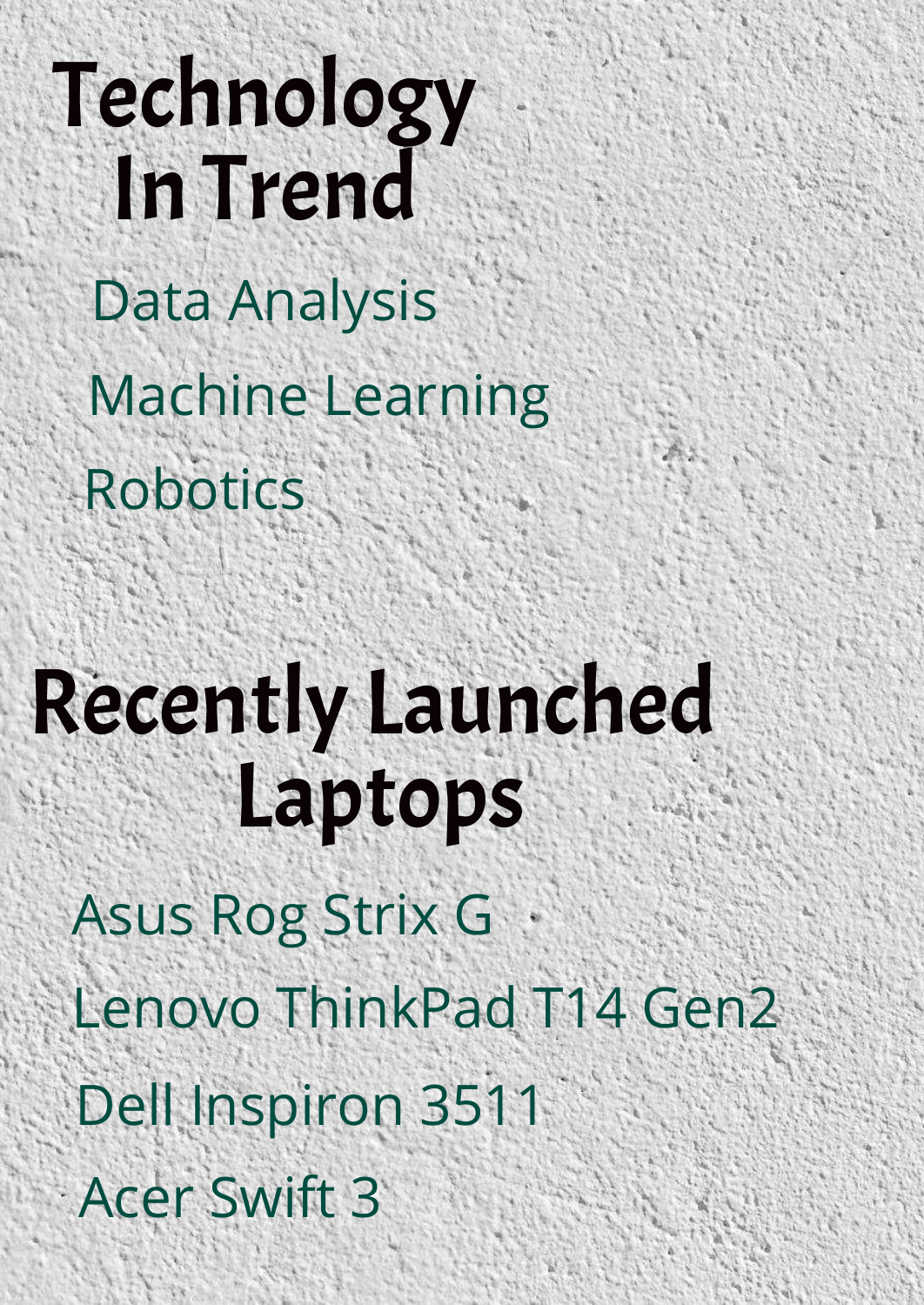# Data Analysis

Data analysis is a process of inspecting, cleansing, transforming, and modelling data with the goal of discovering useful information, informing conclusions, and supporting decision-making. Data analysis has multiple facets and approaches, encompassing diverse techniques under a variety of names, and is used in different business, science, and social science domains. In today's business world, data analysis plays a role in making decisions more scientific and helping businesses operate more effectively.

Data analysis is the practice of working with data to glean useful information, which can then be used to make informed decisions.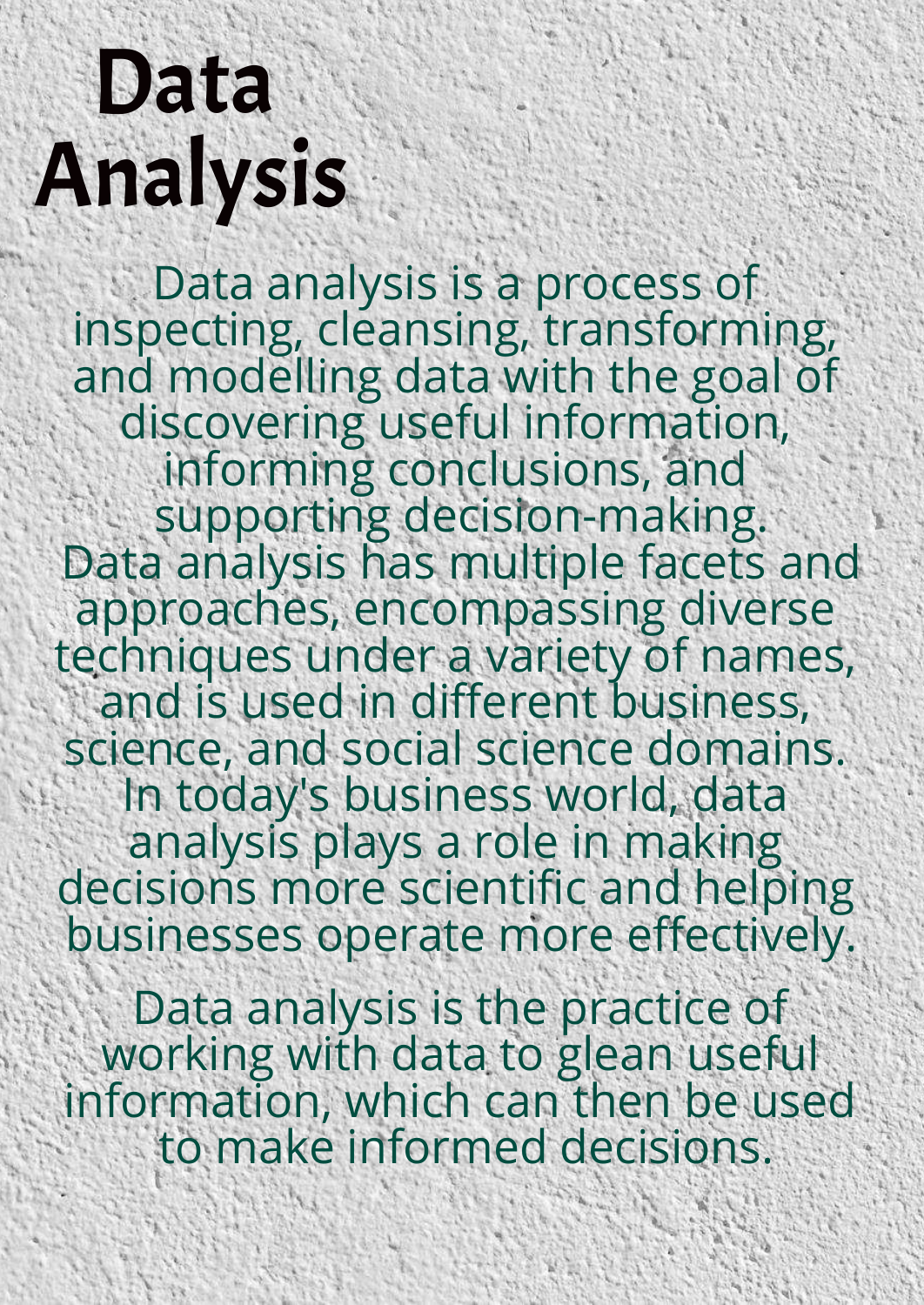As the data companies have available to them continues to grow in both amount and complexity, so does the need for an effective and efficient process by which to harness the value of that data. The analysis method typically moves through several iterative phases. Let's take a closer look at each.

Identify the business question you'd like to answer. What problem is the company trying to solve? What do you need to measure, and how will you measure it?

Collect the raw data sets you'll need to help you answer the identified question. Data collection might come from internal sources, like a company's client relationship management (CRM) software, or from secondary sources, like government records or social media application programming interfaces (APIs).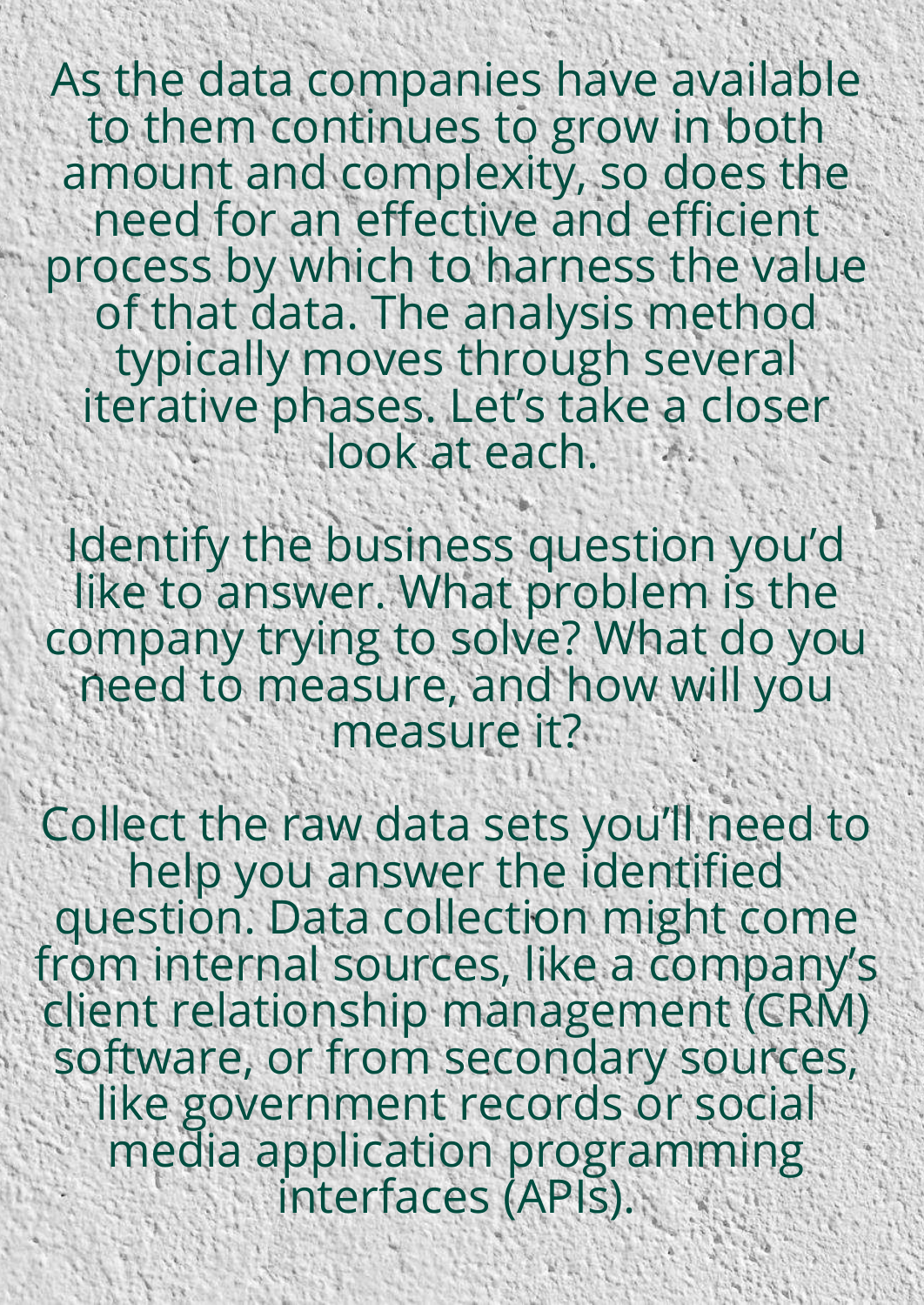Clean the data to prepare it for analysis. This often involves purging duplicate and anomalous data, reconciling inconsistencies, standardizing data structure and format, and dealing with white spaces and other syntax errors.

Analyze the data. By manipulating the data using various data analysis techniques and tools, you can begin to find trends, correlations, outliers, and variations that begin to tell a story. During this stage, you might use data mining to discover patterns within databases or data visualization software to help transform data into an easy-tounderstand graphical format.

Interpret the results of your analysis to see how well the data answered your original question. What recommendations can you make based on the data? What are the limitations to your conclusions?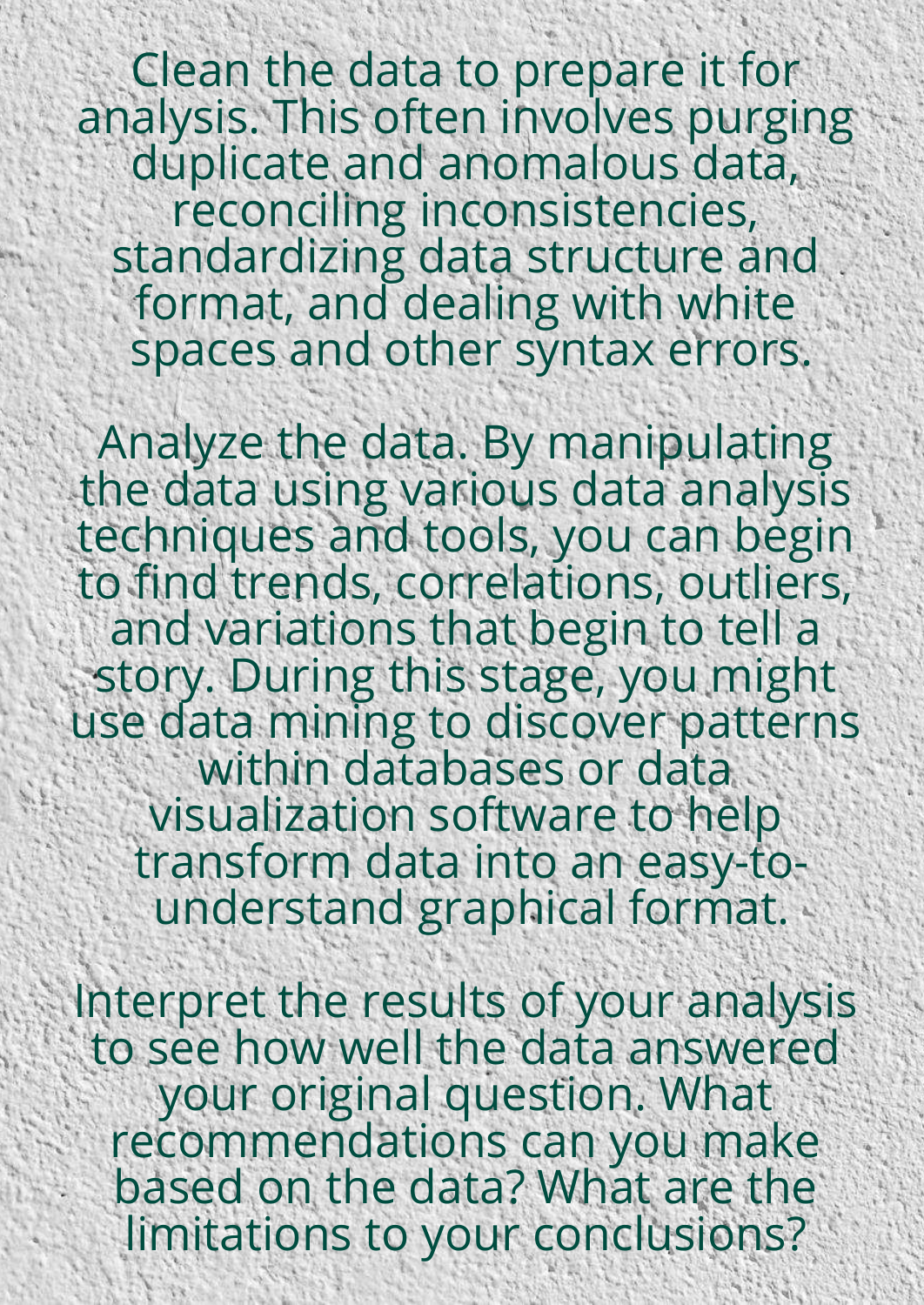# Machine Learning

Machine learning (ML) is a type of artificial intelligence (AI) that allows software applications to become more accurate at predicting outcomes without being explicitly programmed to do so. Machine learning algorithms use historical data as input to predict new output values.

Recommendation engines are a common use case for machine learning. Other popular uses include fraud detection, spam filtering, malware threat detection, business process automation (BPA) and predictive maintenance.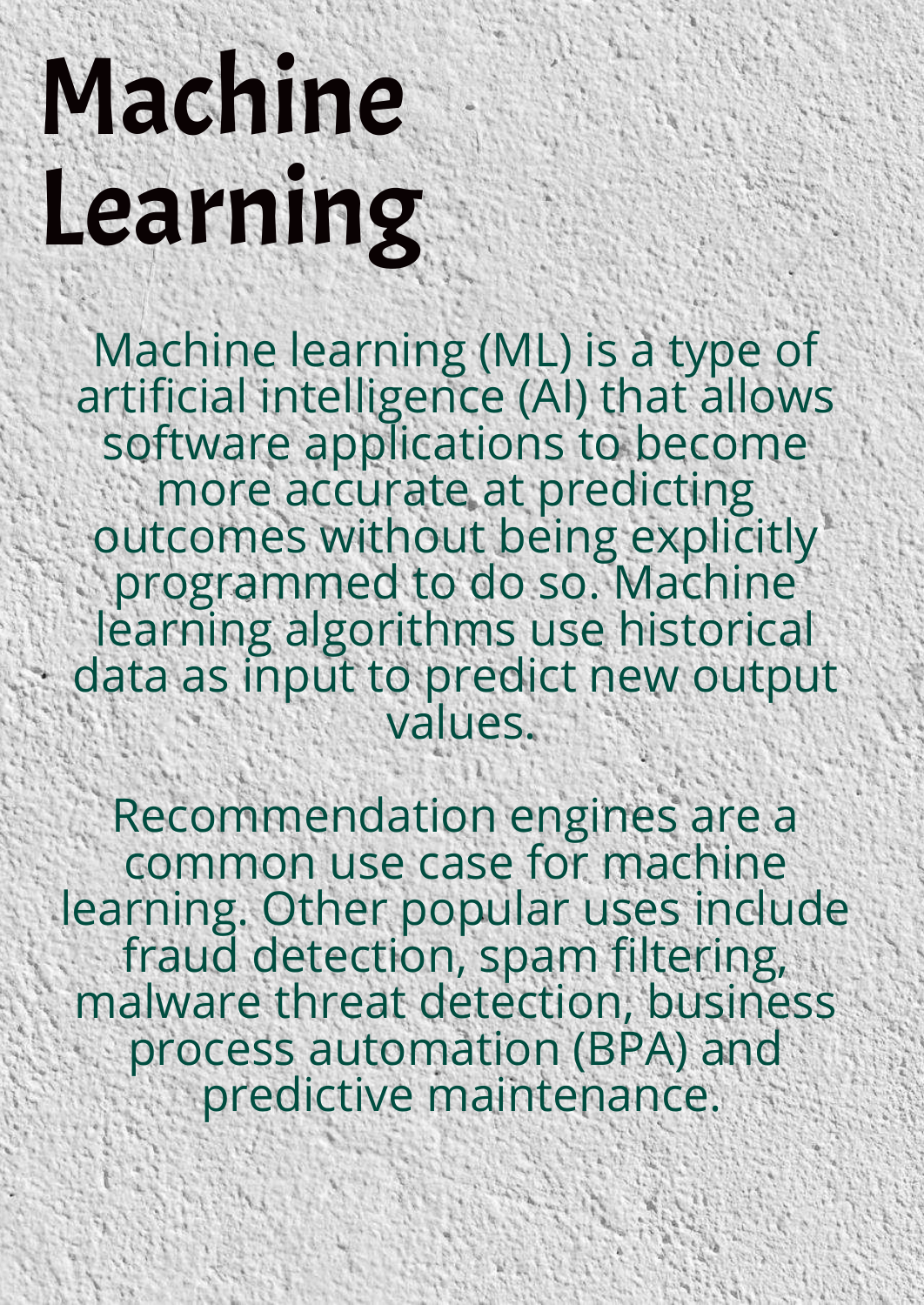Why is machine learning important? Machine learning is important because it gives enterprises a view of trends in customer behavior and business operational patterns, as well as supports the development of new products. Many of today's leading companies, such as Facebook, Google and Uber, make machine learning a central part of their operations. Machine learning has become a significant competitive differentiator for many companies.

What are the different types of machine learning? Classical machine learning is often categorized by how an algorithm learns to become more accurate in its predictions. There are four basic approaches:supervised learning, unsupervised learning, semisupervised learning and reinforcement learning. The type of algorithm data scientists choose to use depends on what type of data they want to predict.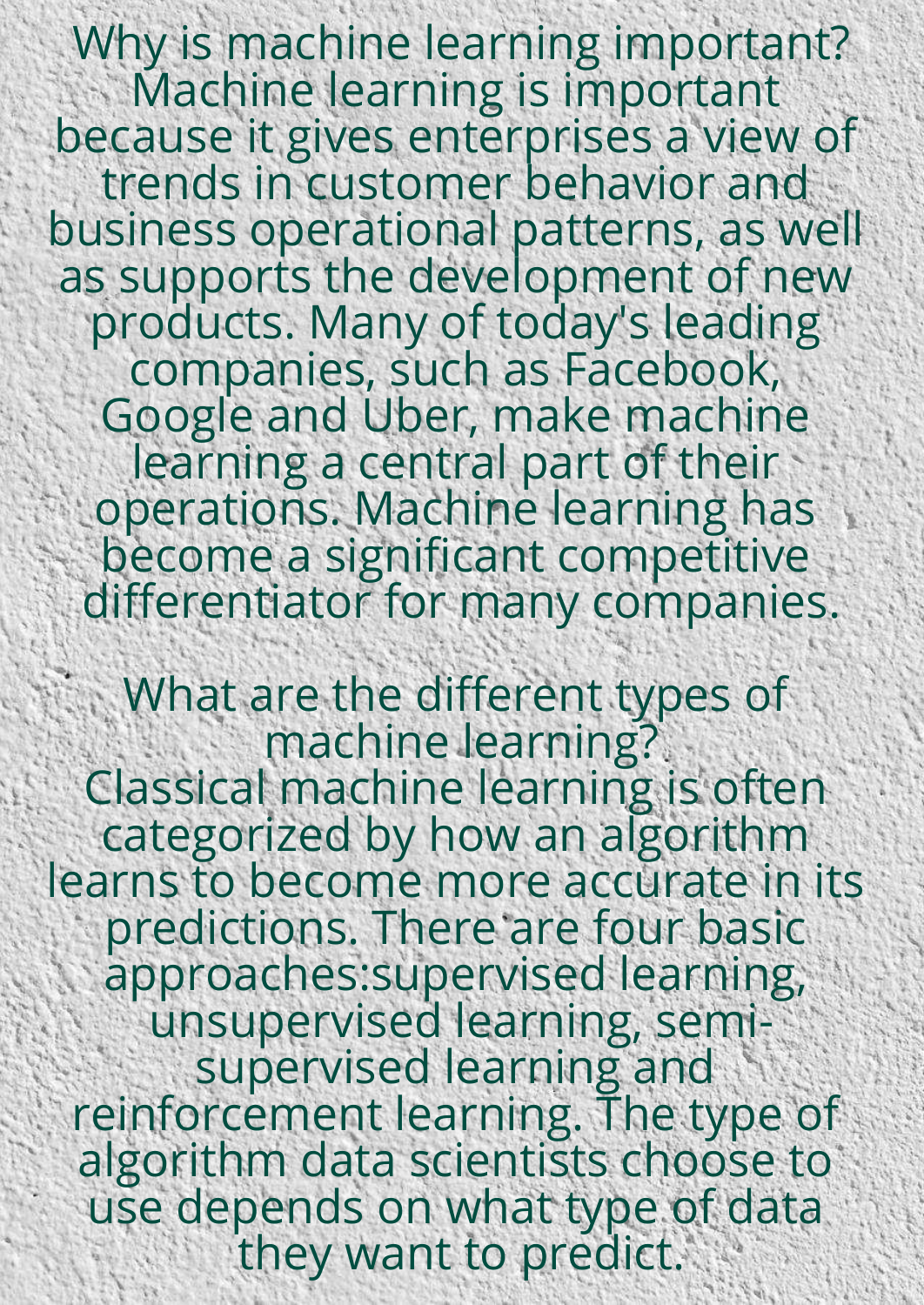## Robotics

 Robotics, design, construction, and use of machines (robots) to perform tasks done traditionally by human beings. Robots are widely used in such industries as automobile manufacture to perform simple repetitive tasks, and in industries where work must be performed in environments hazardous to humans. Many aspects of robotics involve artificial intelligence; robots may be equipped with the equivalent of human senses such as vision, touch, and the ability to sense temperature. Some are even capable of simple decision making, and current robotics research is geared toward devising robots with a degree of selfsufficiency that will permit mobility and decision-making in an unstructured environment. Today's industrial robots do not resemble human beings; a robot in human form is called an android.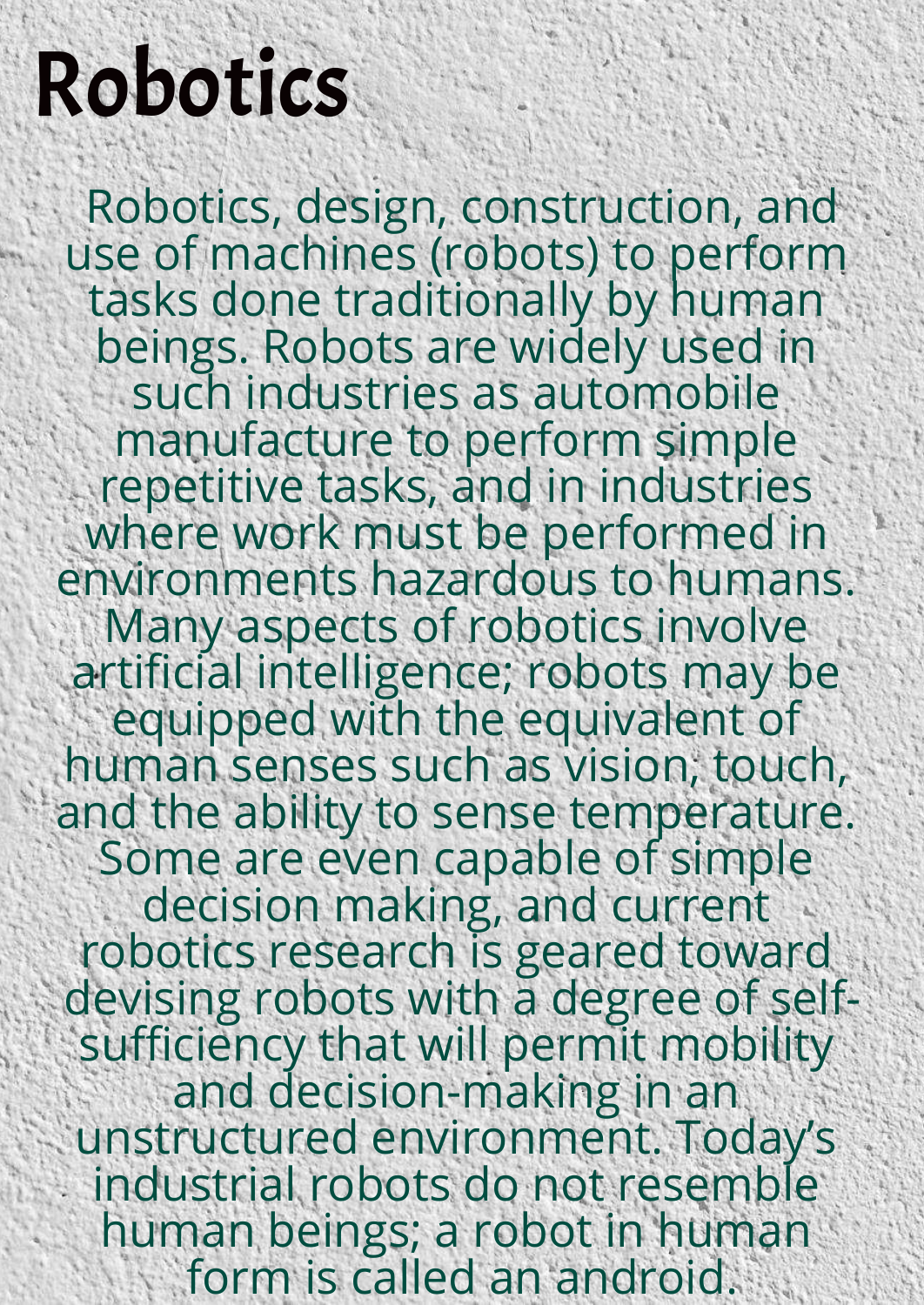What is a robotics engineer? Robotics engineering is a field of engineering which centers on building machines that replicate human actions. A robotics engineer creates these applications or autonomous machines (aka robots) for industries such as mining, manufacturing, automotive, services and more. Often, the goal is to program machines to do repetitive, hazardous or unhealthy jobs.

What does a robotics engineer do? A robotics engineer designs prototypes, builds and tests machines, and maintains the software that controls them. They also conduct research to find the most cost-efficient and safest process to manufacture their robotic systems.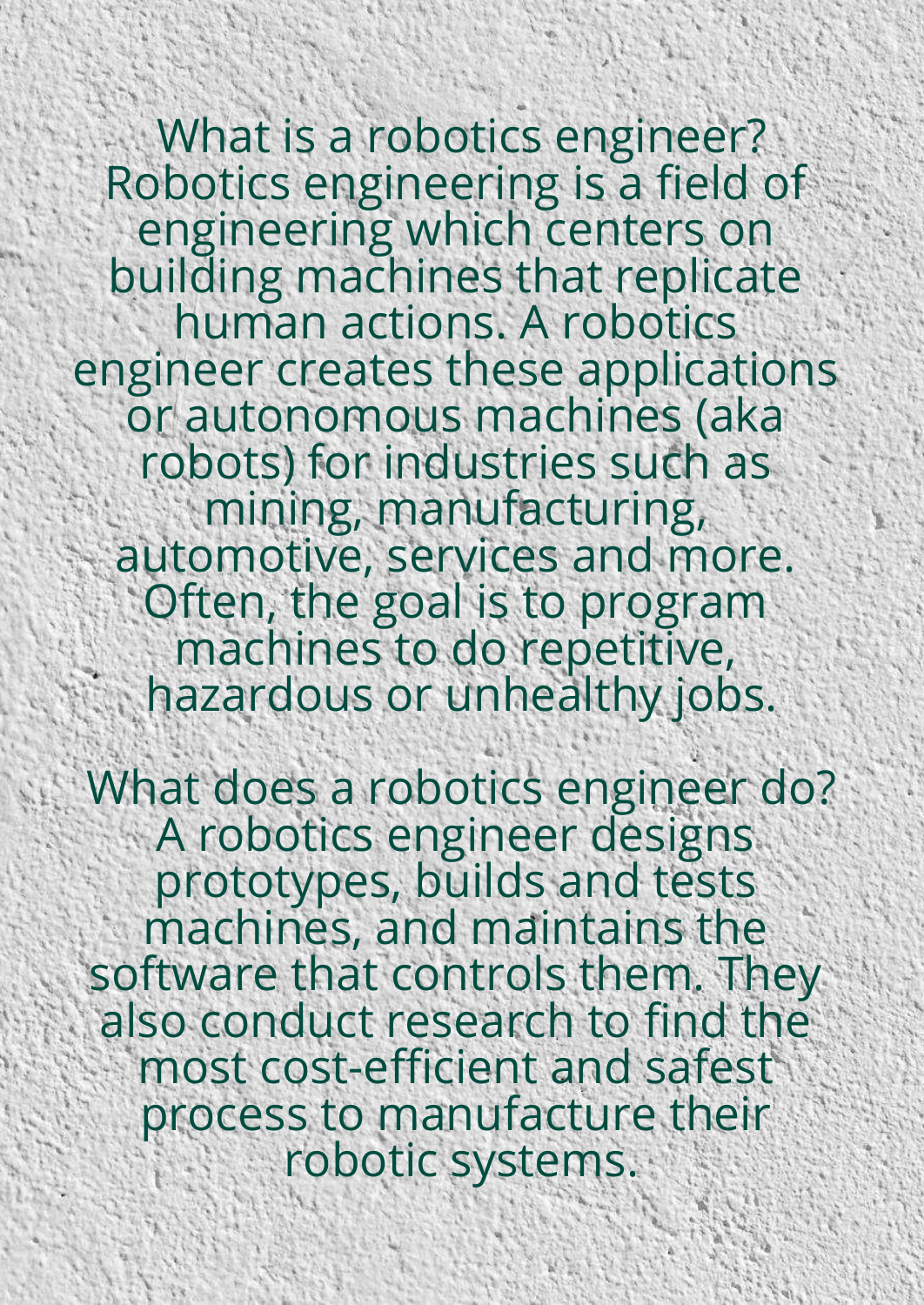# Asus Rog Strix G15 Recently Launched Laptops

The ROG Strix G15/17 embodies streamlined design, offering a formidable core experience for serious gaming and multitasking on Windows 10 Pro. Featuring up to the latest 10th Gen Intel® CoreTM i7 CPU and a GeForce RTXTM 2070 SUPER GPU, it offers high-FPS power that takes full advantage of up to a blazing fast 240Hz/3ms display.

Intelligent cooling innovations like liquid metal take performance to another level. Ultrafast Wi-Fi 6 connectivity and up to 2 SSDs running in RAID 0 accelerate work and play. Space for a third SSD means you can upgrade your storage to carry your complete games collection everywhere you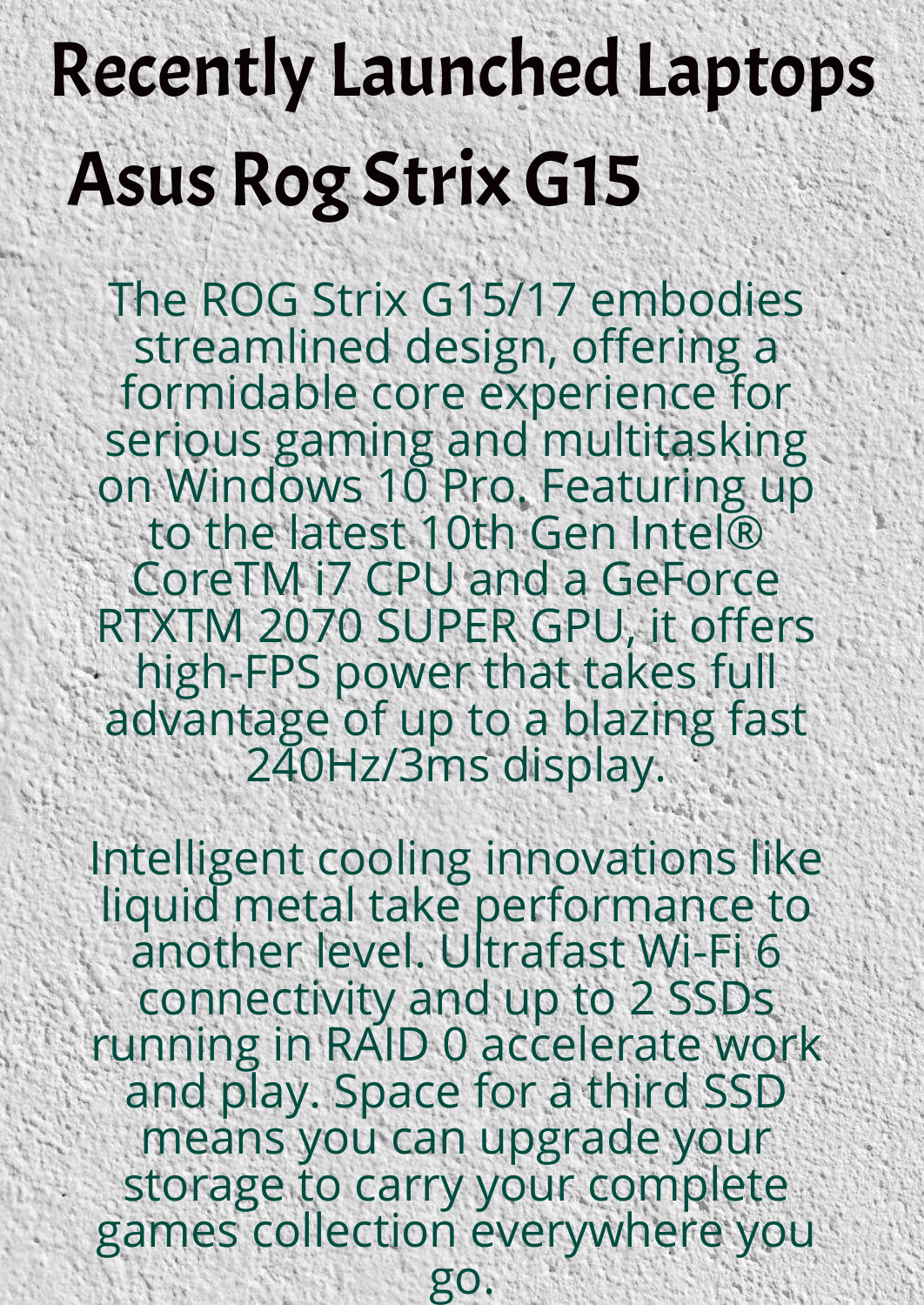# Specification

Operating System Windows 10 Pro - ASUS

Processor Intel® CoreTM i7-10875H Processor 2.3 GHz (16M Cache, up to 5.1 GHz, 8 cores)

Graphics NVIDIA® GeForce® RTX 2070 SUPERTM 8GB GDDR6

**Memory** 16GB DDR4 SO-DIMM(3200MHz for i7-10870H/i7-10875H/i9-10980HK and 2933MHz for i5-10300H/i7-10750H) x 2 Max Capacity : 32GB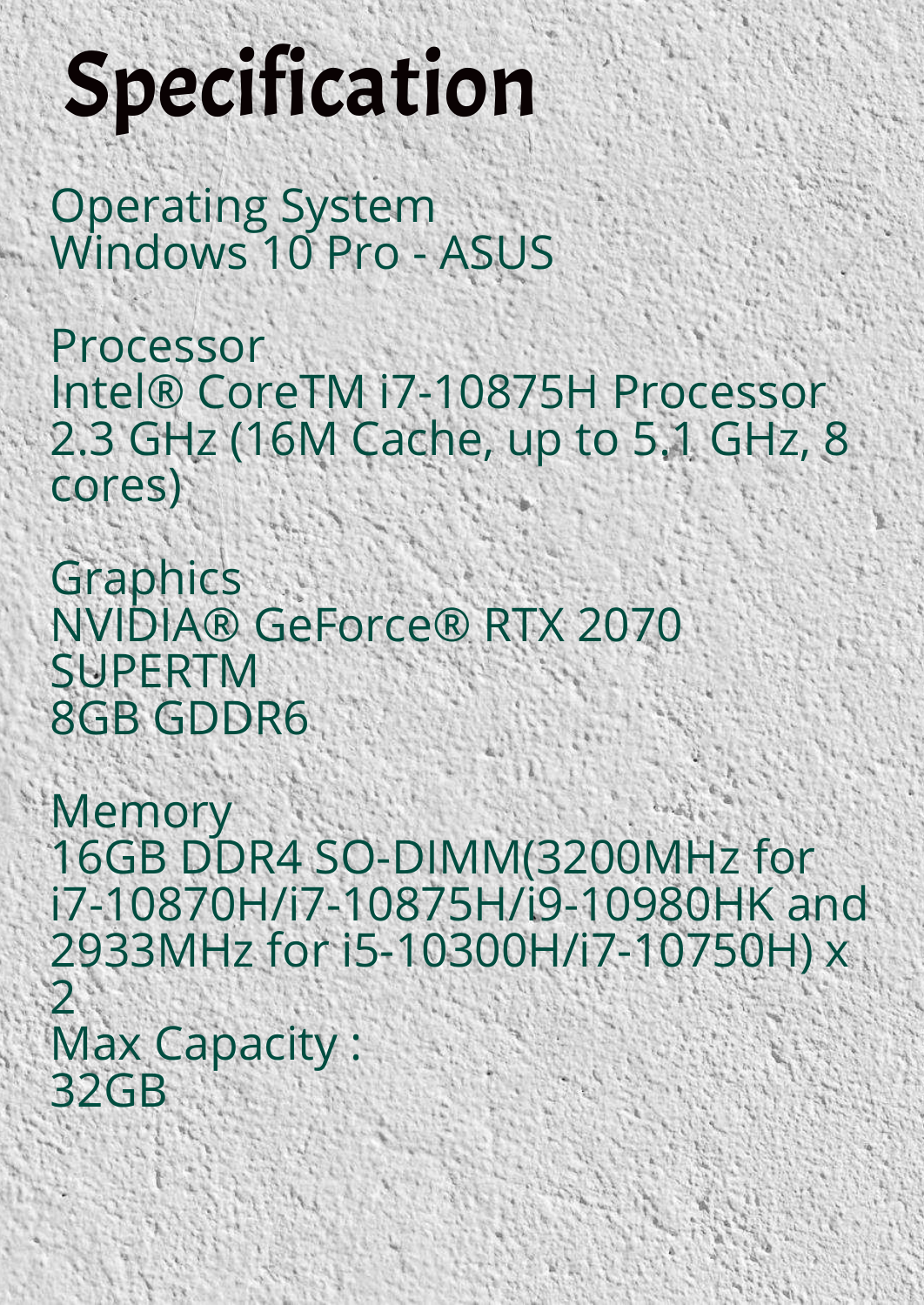#### Display :-

15.6-inch FHD (1920 x 1080) 16:9 anti-glare display sRGB: 100% Adobe: 75.35% Refresh Rate: 240Hz Response Time: 3ms IPS-level **Optimus**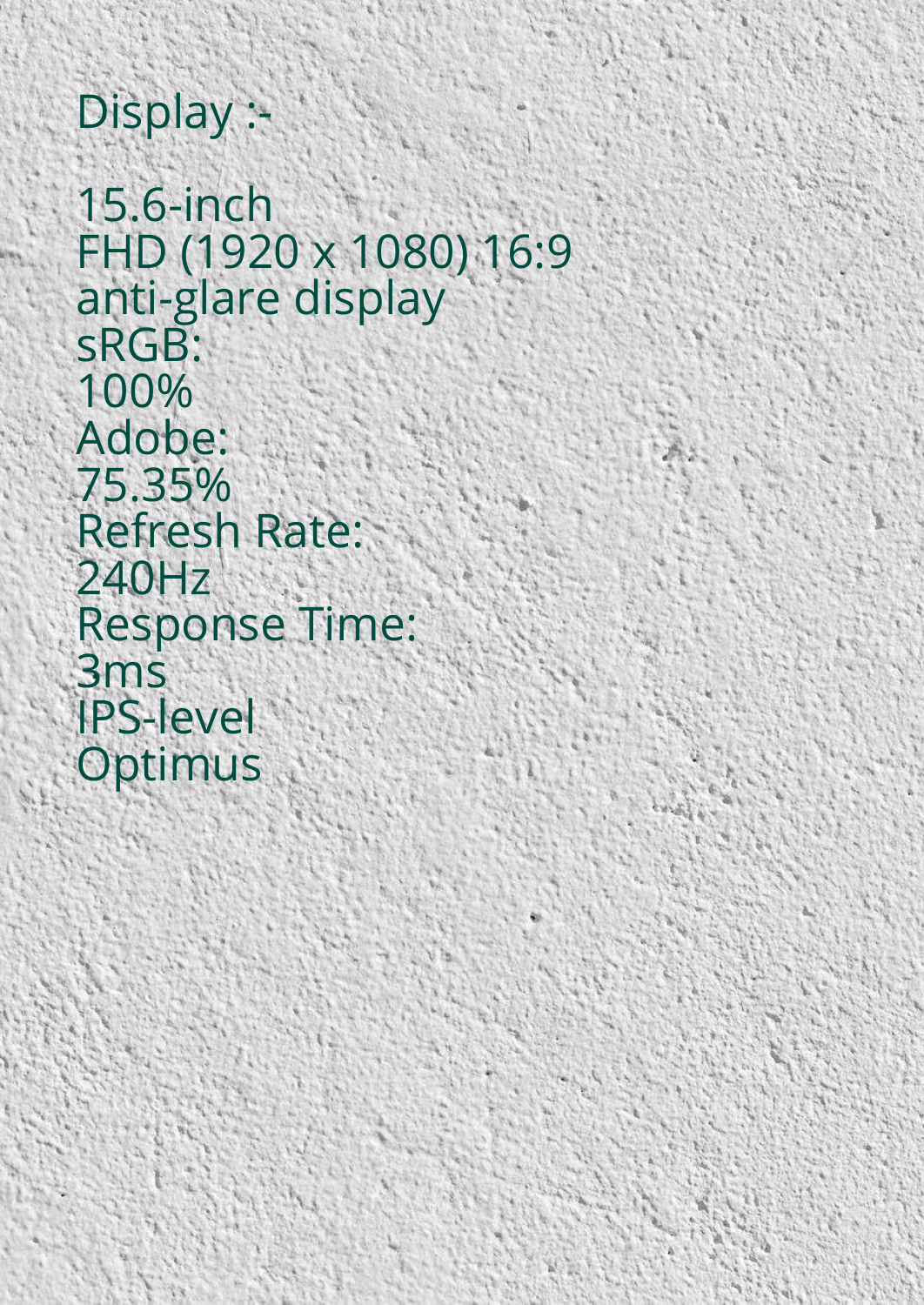### Lenovo ThinkPad T14 Gen2

The work-life balance laptop From powerful 11th Gen Intel® CoreTM processors to life-like NVIDIA® graphics, the ThinkPad T14 Gen 2 (14, Intel) laptop delivers everything you need for work and fun. Blazing-fast WiFi 6E gets you online faster and more stable than ever. Plus, time-saving features like a touch fingerprint reader, Modern Standby, and Wake on Voice add convenience and simplicity to your workflow.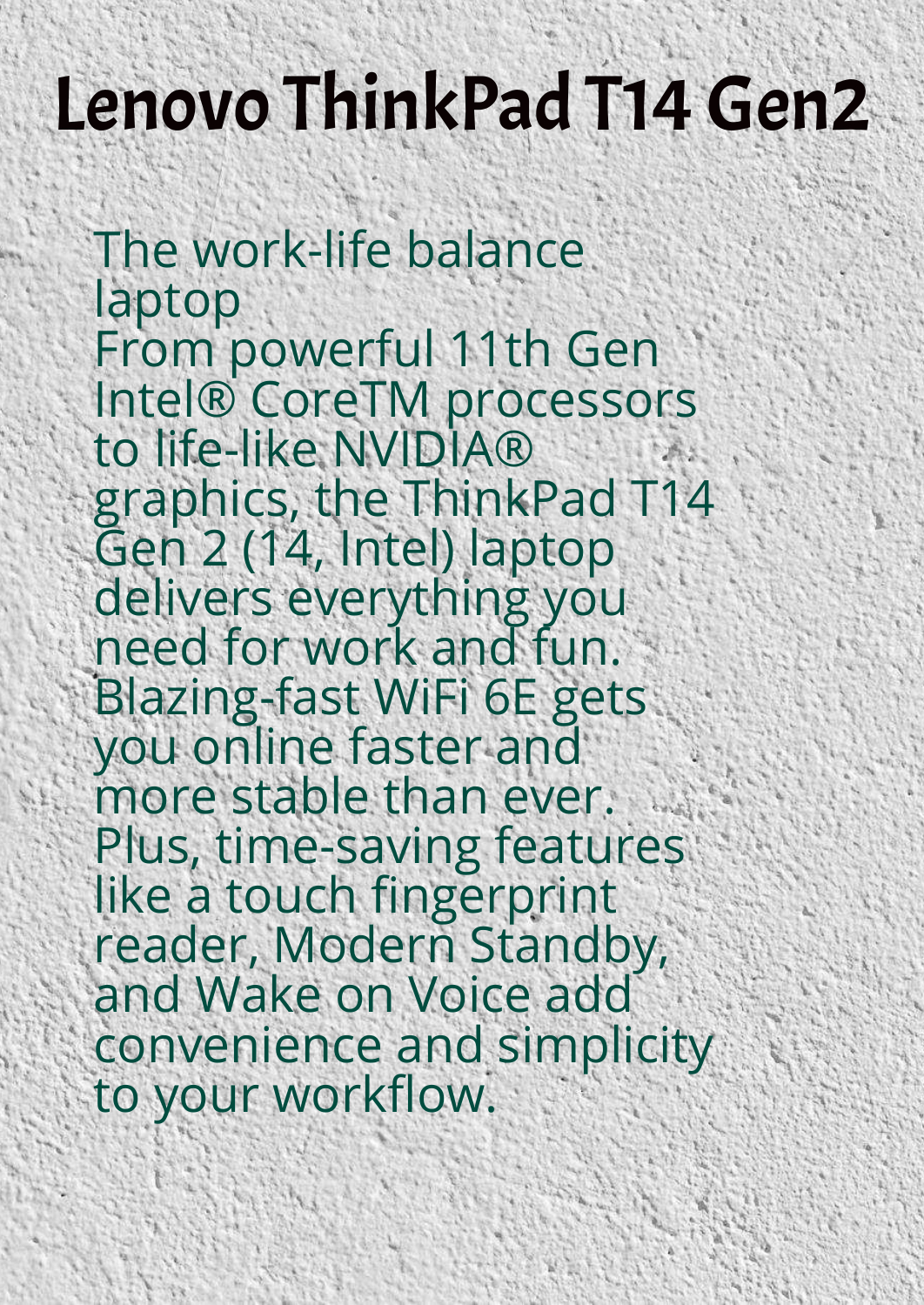# Specification

Processor 11th Generation Intel® CoreTM i5-1135G7 Processor (4 Cores / 8 Threads, 2.40 GHz, up to 4.20 GHz with Turbo Boost, 8 MB Cache)

Operating System DOS

**Memory** 8 GB DDR4 3200MHz

Hard Drive 256 GB M.2 2280 SSD

Display Type 35.56cms (14.0) FHD (1920x1080) IPS 300nits Antiglare Non-Touch

**Graphics** NVIDIA® GeForce® MX450 2GB GDDR6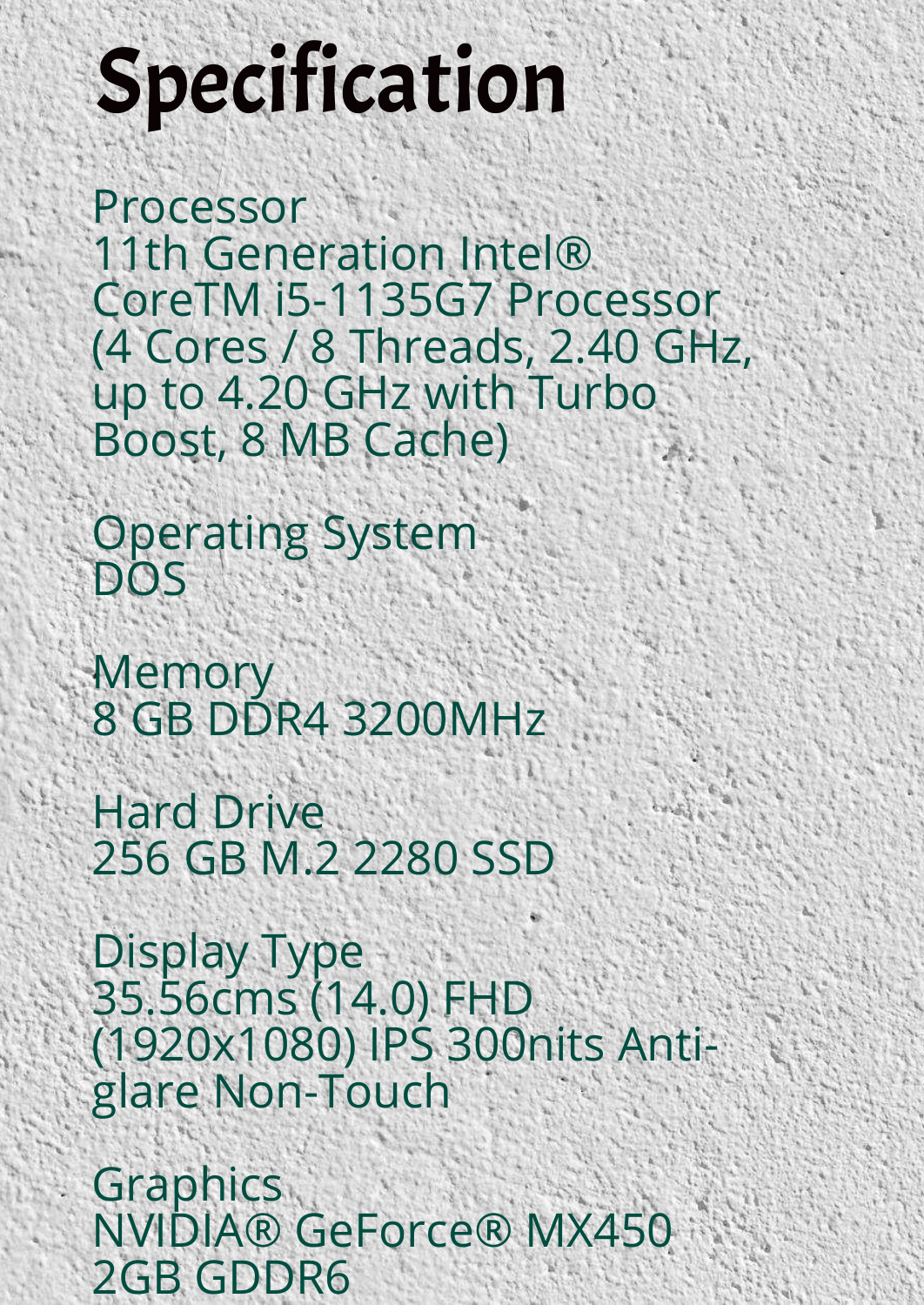# Dell Inspiron 3511

High Speed RAM And Enormous Space 8GB high-bandwidth RAM to smoothly run multiple applications and browser tabs all at once; 1TB Hard Disk Drive allows to fast bootup and data transfer

Display 15.6-inch FHD (1920 x 1080) Anti-glare LED Backlight Non-Touch Narrow Border WVA Display

11th Gen i3 Processor 11th Generation Intel Core i3-1115G4 Dual-Core Processor (2 Cores, 4 Threads, 6MB Intel Smart Cache, Base Frequency at 3.00 GHz, Up to 4.10 Ghz at Maximum Turbo Speed)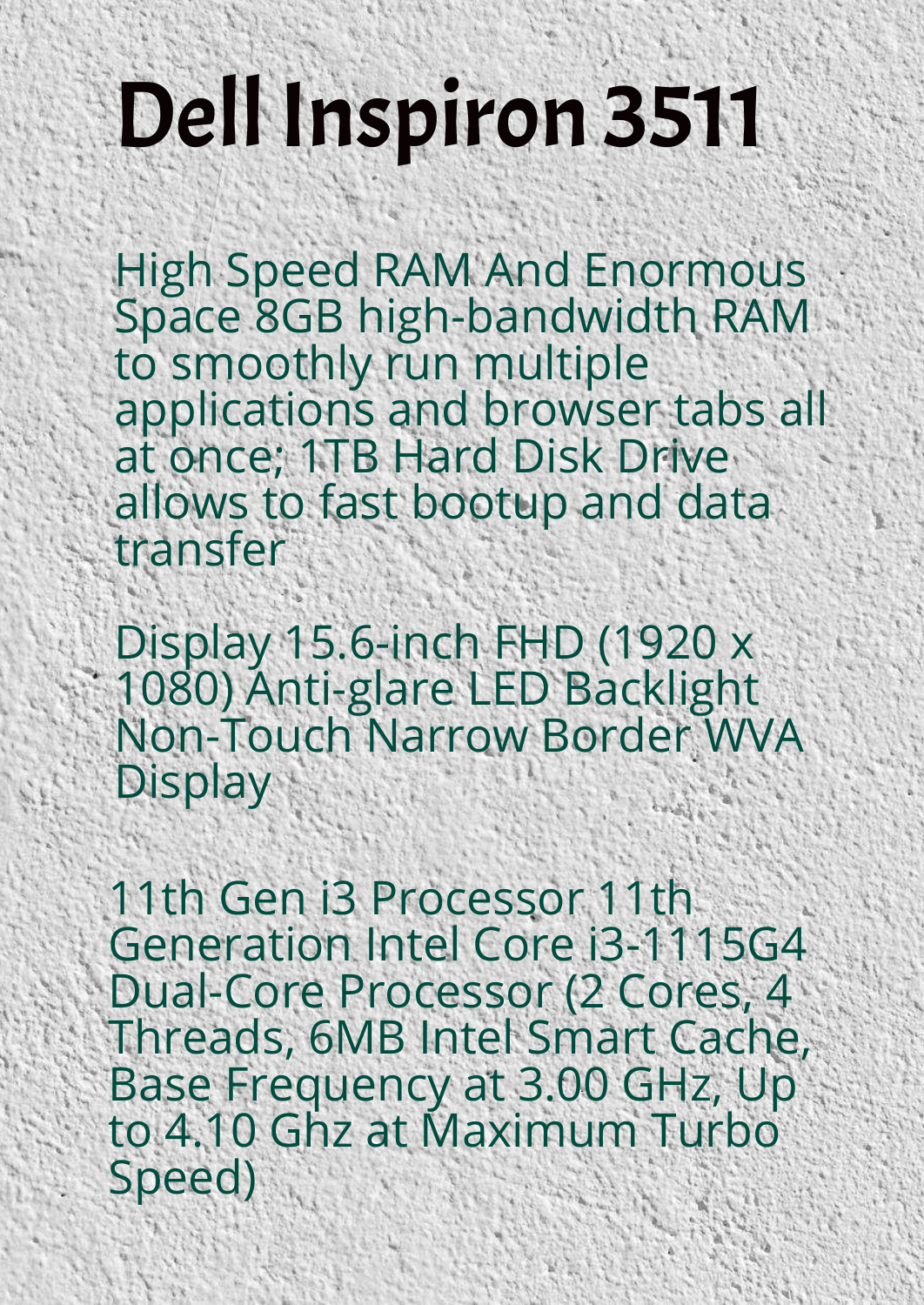Tech Specs 802.11ac 1x1 WiFi and Bluetooth, 1 x microSD Card Reader, 1 x USB 2.0, 1 x Power-adapter, 1 x HDMI 1.4 port, 2 x USB 3.2 Gen 1, 1 x Headphone & Microphone Audio Jack

Operating System Windows 11 Home-Beautiful, more consistent new design, Great window layout options, Better multi-monitor functionality, Improved performance features, New videogame selection and capabilities, Compatible with Android Apps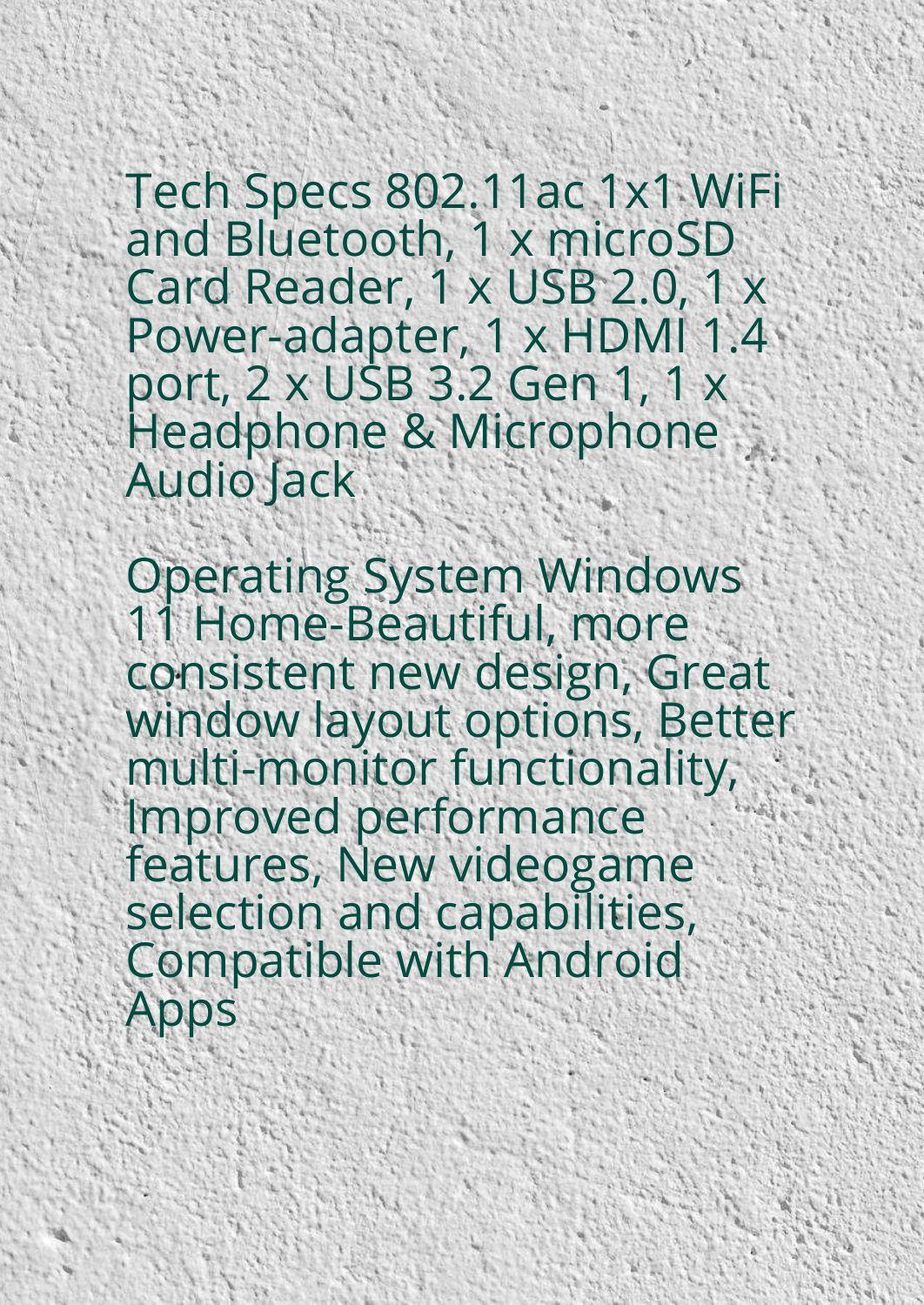# Acer Swift 3

Acer Swift 3 is a Windows 10 Home laptop with a 14.00-inch display that has a resolution of 1920x1080 pixels. It is powered by a Ryzen 5 processor and it comes with 8GB of RAM. The Acer Swift 3 packs 512GB of SSD storage.

Connectivity options include Bluetooth and it comes with HDMI Port ports.

As of 5th December 2021, Acer Swift 3 price in India starts at Rs. 59,999.

Processor: Intel Core i5-1035G1 processor, turbo up to 3.6 Ghz |

Display: 14" display with IPS technology, Full HD 1920 x 1080, high-brightness Acer ComfyViewTM LED-backlit TFT LCD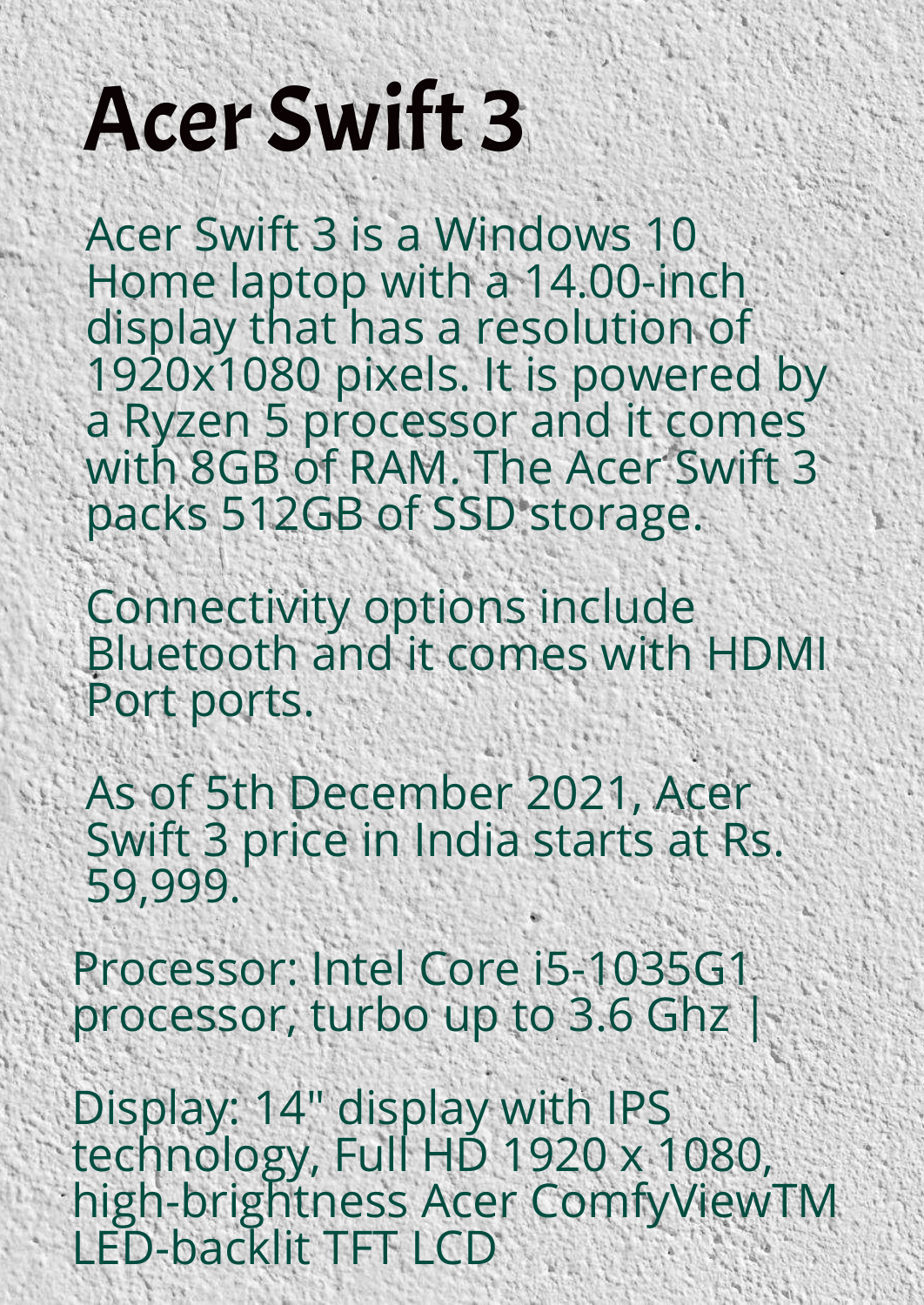Memory: 8 GB of onboard LPDDR4 system memory Storage: 512 GB, PCIe Gen3 8 Gb/s up to 4 lanes, NVMe Design: 1.19 kgs light, 1.59cm thin

Graphics: Intel UHD Integrated Graphics

 Addiitional softwares: Preinstalled Windows 10 Home Additional: Thin narrow,4.37mm bezel ; 84% screen-to-body ratio; New Thunderbolt 3 supported port

Country of Origin: China